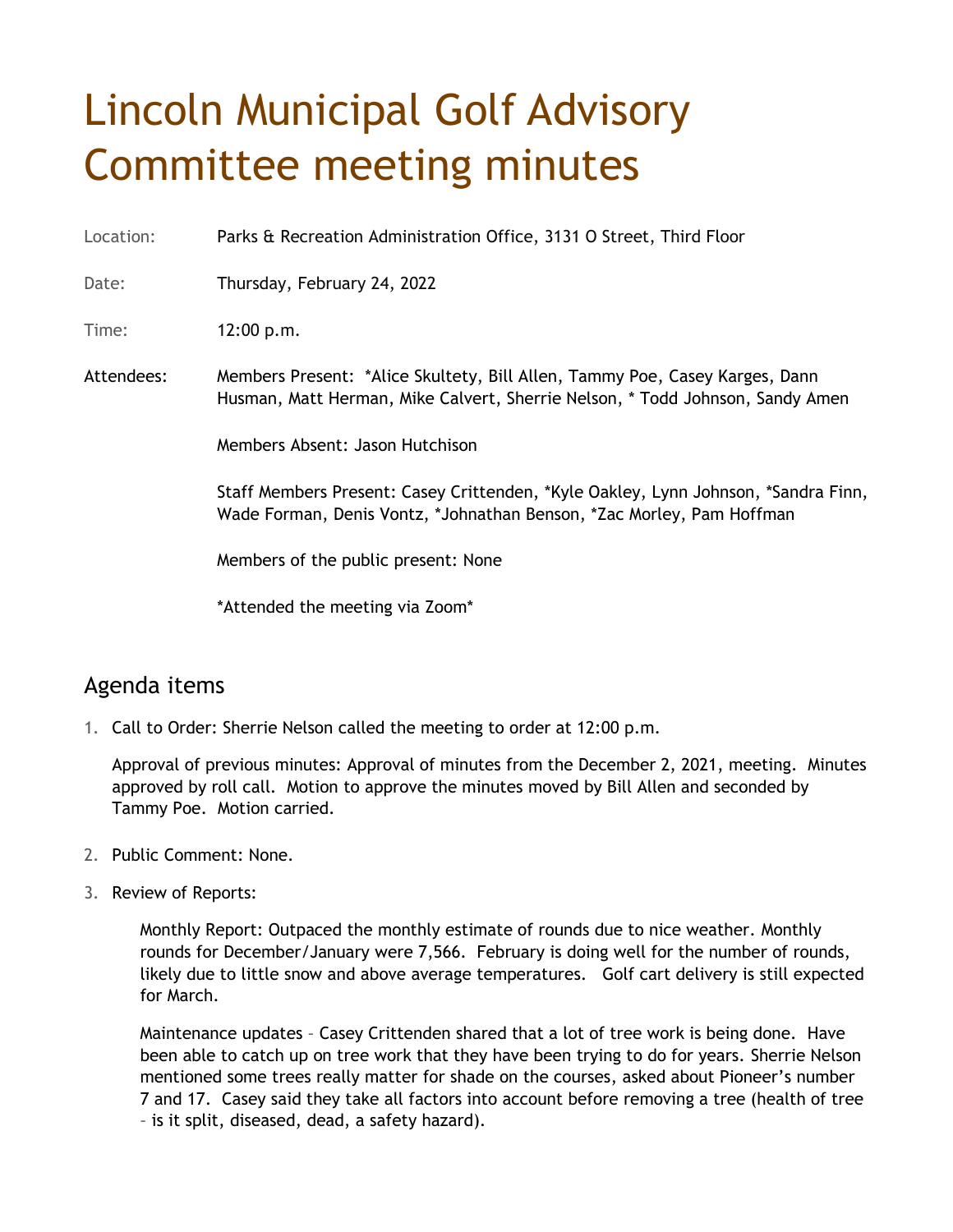They were able to get the old cart path at Pioneers removed before freezing and will get the new one done when the frost is gone. The Highlands parking lot is mostly completed. Will be done by spring. The greens: are trying to keep them alive and viable, but it has been extremely dry this winter and we won't know the severity of the damage until later this spring. Fertilizer costs are up 25%, Equipment costs are up 20%. Been able to avoid some increases because of equipment lease and purchase programs put in place last fall. Mahoney, Highlands, and Holmes all have new carts. New carts will arrive soon at Pioneers Golf.

At Pioneers, one cottonwood near the dam has fallen into the pond and others need to be removed, becoming a safety risk and the root ball and the root structure compromises the structure of the dam. Will pack the area with heavy clay after removal.

Highlands crossover – 20–30-foot span across, golf cart can be take across it now. The location of the ladies' #9 tee box is still to be determined.

4. Monthly Rounds: Wade Foreman informed the group that last couple of years, there were no rounds of golf in January and February. This year, there were 2,421 rounds in January and February will likely be around 2,900 rounds. No rounds were targeted for January, because normally there are no rounds played.

Financial/CIP: December had a good number of rounds with expenses pretty much in line. A few higher expenses were ground maintenance, sand, irrigation supplies, fuel cost and golf cart costs. Water utility costs are driving up the utilities costs. Repairs are being done to older machines and some will be replaced.

Critical months for golf are March, April, May, September, October, November. March, April, and May are dependent on what is happening with the weather and if golf has good numbers of rounds for those months, it helps the year end with positive numbers.

CIP Cash Balance on December 31, 2021 was \$311,561.80. This includes revenue from Golf CIP fees collected, Golf Cell Tower Rental Revenue and other revenue; and 2021-2022 CIP Expenditures for Holmes Golf Clubhouse Debt payment, Highlands Golf Course stackable chairs, Pioneers Fairway #5 grading/dirt work, Pioneers Irrigation-aqua engineering, and Pioneers new fencing along #5.

- 5. Golf Organizations Update:
	- A. Lincoln Municipal Golf Association: Presented by Mike Calvert. Have scheduled eight events for this year, two are 2-day events. The schedule will be posted soon. \$40 membership fee is staying the same for this year. A chili feed is being held on 2/27/22 for members.
	- B. Lincoln Women's Municipal Golf Association –Sandy Amen. The tee times are set for all of the courses for this year. The spring meeting will be held on April  $2<sup>nd</sup>$  at Holmes Golf Course. One issue about the new carts: golf, pencils don't fit in the pencil holders. A second issue is there are no ball washers on the cart. Casey said they won't be installed.
	- C. Lincoln Senior Golf League: Kickoff for the senior league for registration will be open March 1 through April 15. No entries after April 15, as the last two weeks of April are needed to set up teams before May 1. There will be 14 league days and tournaments, equaling 38 events. Dues will be increased by \$5 to make them \$40, \$20 for subs. Must be 60 and older to be a member. In 2023, the league will eliminate division play on week of July  $4<sup>th</sup>$ . Will allow for a